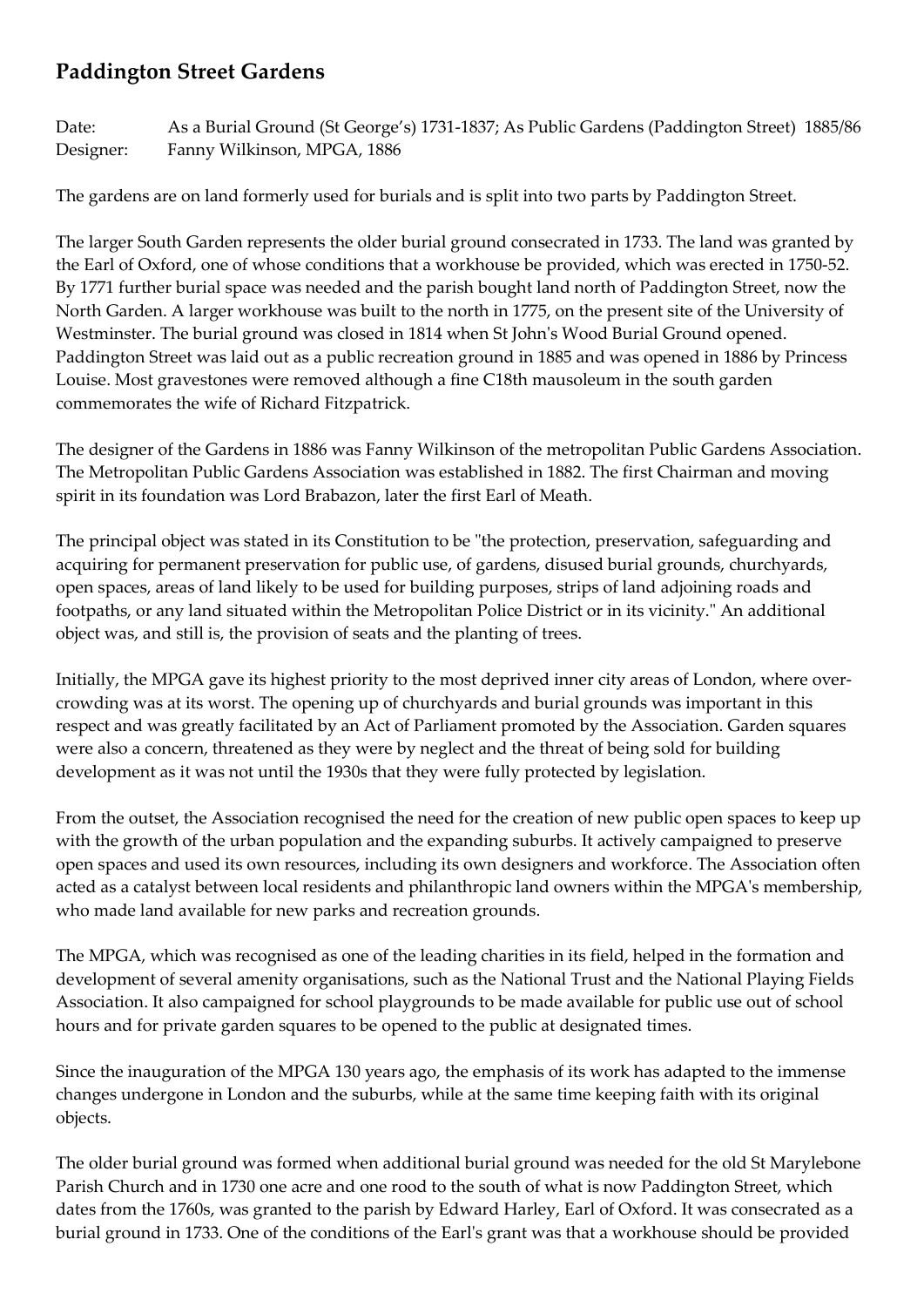for the poor of the parish, and this was erected in 1750-52. After 1775 it was used as the parish infirmary until 1791, a larger workhouse having been built to the north, on the present site of the University of Westminster. By 1771 further space for graves was needed and the parish bought the piece of land on the north side of the street from Henry Portman, which was consecrated in 1772. It was in this area to the north that the new workhouse was built, with a larger infirmary built adjacent in 1792.

The burial ground was closed in 1814 when St John's Wood Burial Ground opened (see St John's Wood Church Grounds q.v.), although the land remains consecrated. It was made into a public recreation ground in 1885, which was opened on 6 July 1886 by Princess Louise. The garden was designed by Fanny Wilkinson, landscape gardener of the MPGA, for whom she laid out over 75 public gardens in London, many of them disused burial grounds. The north area has lime and London plane trees around the roughly rectangular lawn with a simple straight walk around it, as shown on the 1914 OS map. The larger area south of Paddington Street has a fine mausoleum in the form of a square building with an ogee dome, which was erected by Richard Fitzpatrick in memory of his wife Susanna who died in 1730. His daughter Anne, Baroness de Robeck, was later buried here in 1829. There are two circular shelters in the gardens, the one to the north is early C20th, the other perhaps slightly later, although it corresponds to buildings shown on the 1914 OS. There is a drinking fountain, now surmounted by an astrolabe and modern railings around the northern lawn. The sculpture, 'Street Orderly Boy' by the Milanese artist Donato Barcaglia,1930, was presented and erected here in 1943. The path system is recognisably similar to that shown on the 1914 OS; trees include Cherries, Laburnum, Hawthorn and shrubs, notable London Planes and mature Limes along the western boundary. On the south side of Paddington Green is the St Marylebone Youth Centre Club. The gardens won the Green Flag Award in 2008.

## **Tombs in the great cemetery on the south side of Paddington Street**



*The 1950s marker stone recording the history of the gardens in Paddington Street Gardens south*

In a large cemetery on the south side of Paddington-street (consecrated in 1733) is a large mausoleum, erected by the Hon. Richard Fitzpatrick, to the memory of his wife Susanna, who died in 1759; and the tombs of the following persons:

Frances Rothery (sister of Dr. William Nicolson, Archbishop of Cashel, and mother of Joseph Rothery, Archdeacon of Derry), 1740;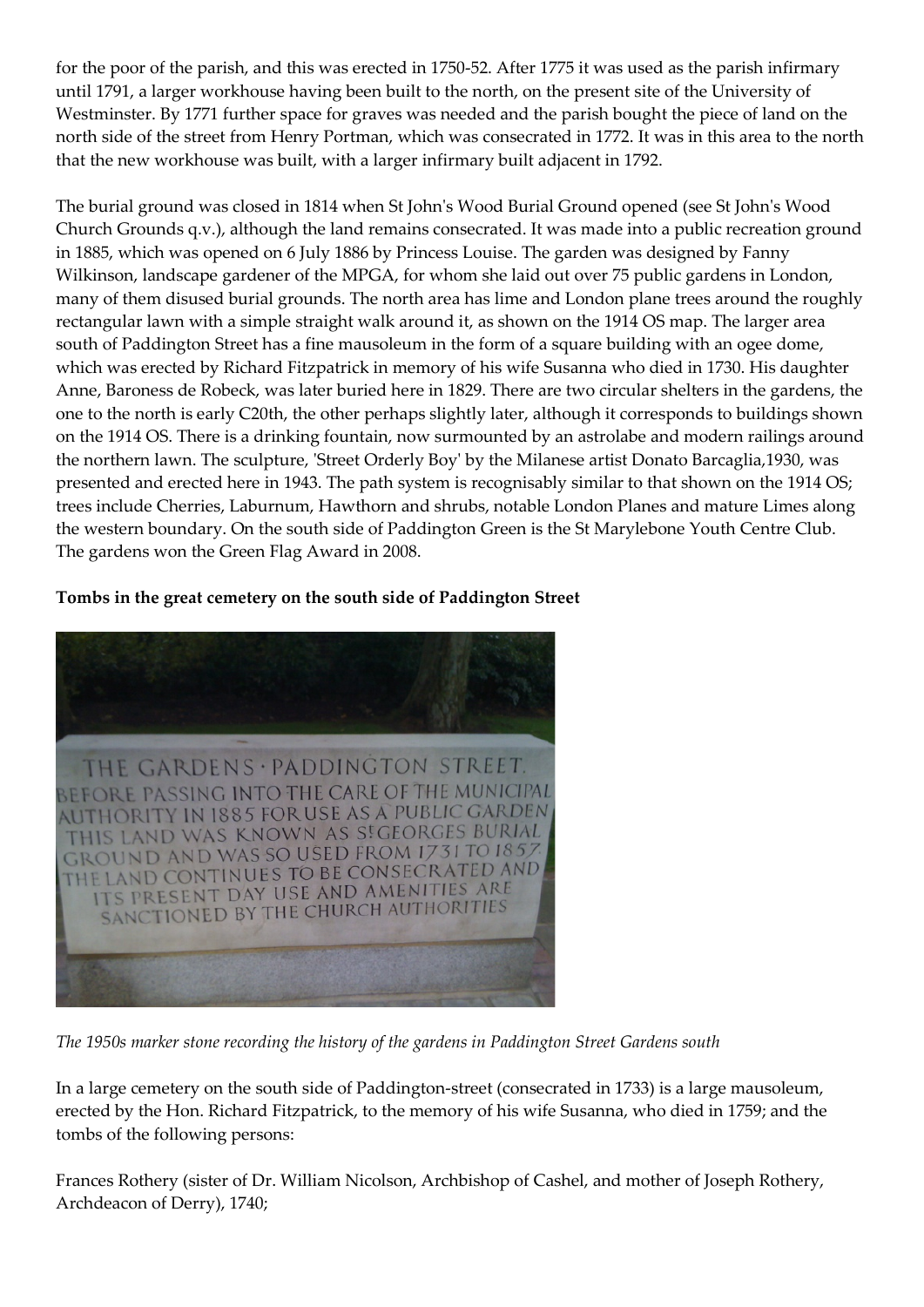Matthew Gossett, Esq. a gentleman-pensioner, "well known for his skill in some of the polite "arts," 1744; Gideon Gossett, Esq. 1785; John Reynolds, masterpainter of the ordnance, 1752; John Lawson, Esq. 1753; Hon. Enoch Hall, Chief Justice of North Carolina, 1753; William Russel, Gent. of Rowley Regis Staff., 1756; John Castles ("late of the "Great Grotto", whose great ingenuity in shell-work gained him universal applause"), 1757; Michael Weston, Esq. 1760; Rev. Thomas Morice, 1762; Henry Lathom, Esq. of Lancashire (who married Abigail, daughter of Richard Twiss, Esq.), 1764; Archibald Bower, 1766; William Morehead, Esq. 1766; Anne, relict of Captain George Edwards, of the Royal Navy, 1767; Sir Andrew Chadwick, Knt. 1768; Dame Margaret Chadwick, 1783; Elizabeth Humfrey, her sister (no date); Captain Thomas Butler Cole (whose daughter Mary married James Winder), 1769; Anne, daughter of John Dupree, Esq. and relict of John Reynolds, 1770; William Guthrie, Esq. 1770; James Dubisson, Esq. 1772; Captain Enos Dexter, 1772; Rev. Francis Brissan, 1772; William Wynch, Esq. 1774; Frances, daughter of John Russell, Esq. and wife of John Rivett, Esq. (bedchamber woman to the Princess Amelia) 1775; George Mercer, Esq. 1776; Robert Adams, Esq. 1778; Mary, wife of the Rev. Edmund Gibson, 1779; George Lee, Esq. 1782; Captain George Taylor, 1782; Jessintour Rozea, Esq. 1783; Jessintour Rozea (junior), Esq. 1791; John Anthony Koch, apothecary, 1784; Rev. John Carpenter, rector of Bignor, and vicar of Pagham in Sussex, 1785; Mr. Thomas Chaplin, of the Secretary of State's Office, 1788; Robert Achmuty, Esq. Judge of the Admiralty in New England, 1788; Constant Decharme, merchant, 1788, and others of his family; John Berthon, Esq. 1789; Thomas Malie, M. D. aged 89, 1789; Mrs. Hester Fitzmaurice, sister of Lord Westcote, and relict of John Fitzmaurice, Esq. 1790; Hester, wife of Capt. George Martin, 1790; Matthew Stourton, Esq. 1792; Sir Thomas Mills, Knt. 1793.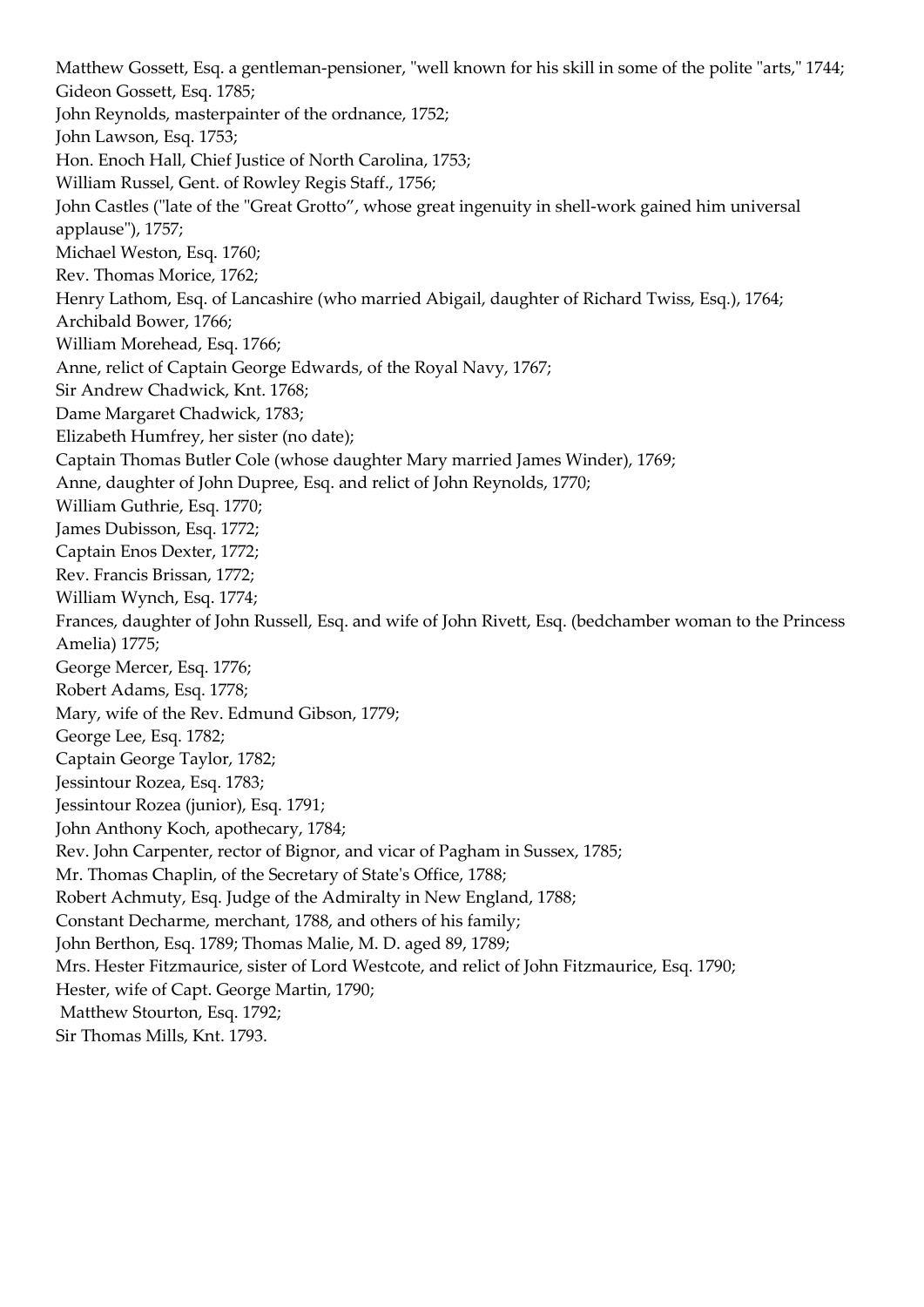## **Tombs in the cemetery on the north side of Paddington Street**



*Paddington Street Gardens North (looking south)*

In the smaller cemetery on the north side of Paddington-street (consecrated in 1772) are the tombs of:

Joseph Tullie, Esq. of Yorkshire, Receiver-general of the Duchy of Lancaster (and Deputy-usher of the Exchequer), 1774; Anthony Relhan, M. D. 1776; Frances, relict of Colonel Leonard Gwynn, 1776; Edward Cauldwell, Esq. Captain in the Navy (who married Anna Maria, only child of Thomas Clark, Gent.), 1777; Anne, wife of Marco Nasso, Esq. 1779; Thomas Clark, Gent. of Westminster, 1780; Stephen Riou, Esq. 1780; Mary, widow of Captain Edward Horne, of the Royal Navy, 1781; John Jefferson, Esq. 1782; James Craig, Esq. 1784; Dame Leonora Rush, daughter of Brigadier-general Sutton, and relict of Sir John Rush, Knt. 1785; John Sarson, Esq. 1786; David Aquiton La Rose, 1786; Malcolm Macpherson, Esq. 1787; Jonathan Court, Esq. commander of a ship in the service of the East India Company, 1787; Alice, wife of William Baillie, Esq. 1788; Mr. Frederick Baillie, 1793; a child of James Stuart, Esq. (who married Anna Maria Baillie), 1790; Priscilla, wife of John Wilkinson, Esq. 1788; Henry Bradley, Esq. 1789; James Watson, Esq. 1790; Honour, wife of Lieutenant-colonel Harnage, 1790; John Gale, Esq. 1790; Matthew Purling, Esq. 1791; Anne, wife of Major-general William Martin, and daughter of James Gordon, Esq. of Boston, 1793; Thomas Day, Gent. 1794; Captain John Bower, 1794.